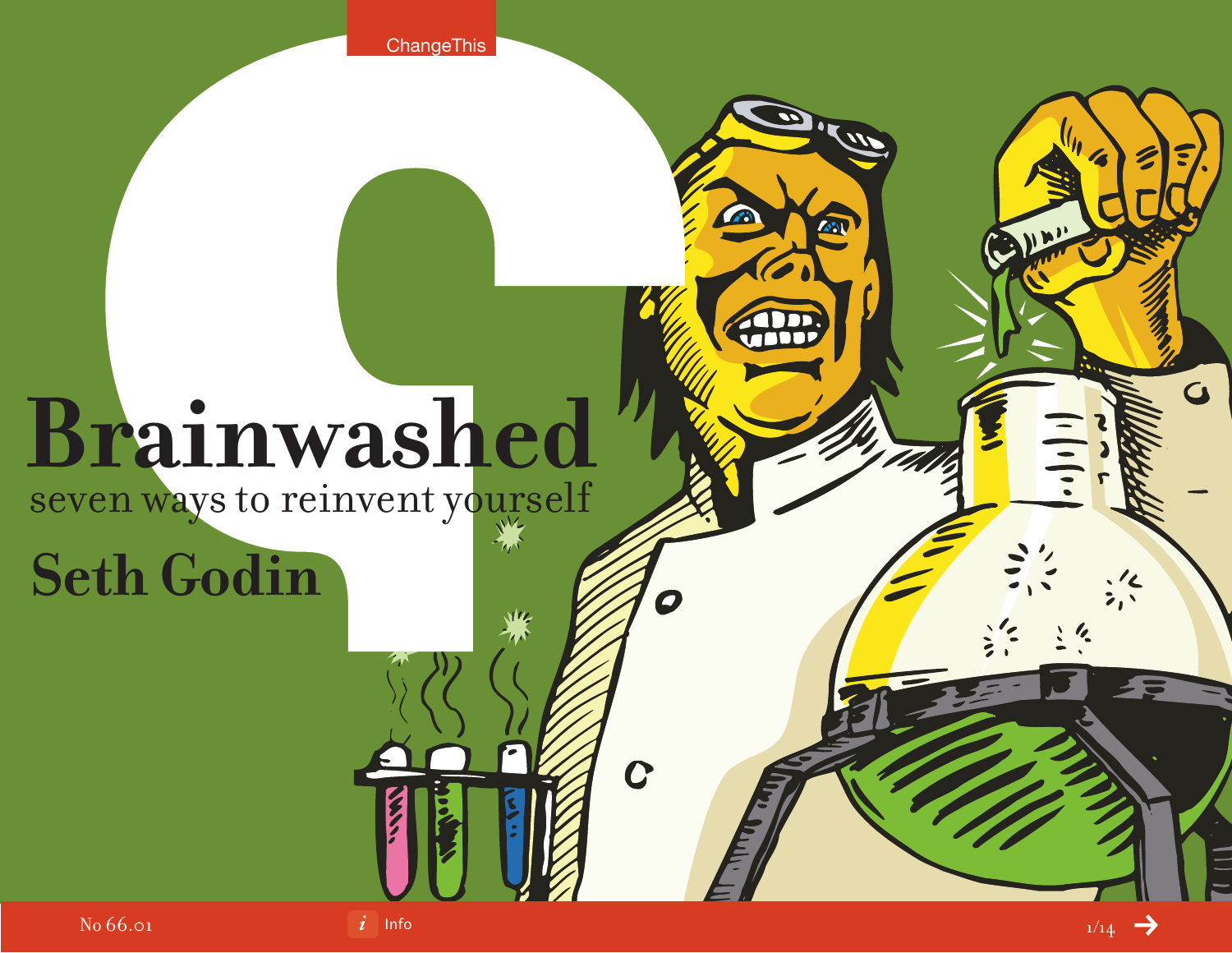### **Years ago, when you were about four years old, the system set out to persuade you of something that isn't true.**

Not just persuade, but drill, practice, reinforce and, yes, brainwash.

The mission: to teach you that you're average; That compliant work is the best way to a reliable living; That creating average stuff for average people, again and again, is a safe and easy way to get what you want.

Step out of line and the system would nudge (or push) you back to the center. Show signs of real creativity, originality or even genius, and well-meaning parents, teachers and authority figures would eagerly line up to get you back in line.

Our culture needed compliant workers, people who would contribute without complaint, and we set out to create as many of them as we could.

And so generations of students turned into generations of cogs—factory workers in search of a sinecure. We were brainwashed into fitting in, and then discovered that the economy wanted people who stood out instead.

When exactly were we brainwashed into believing that the best way to earn a living is to have a job?

I think each one of us needs to start with that.

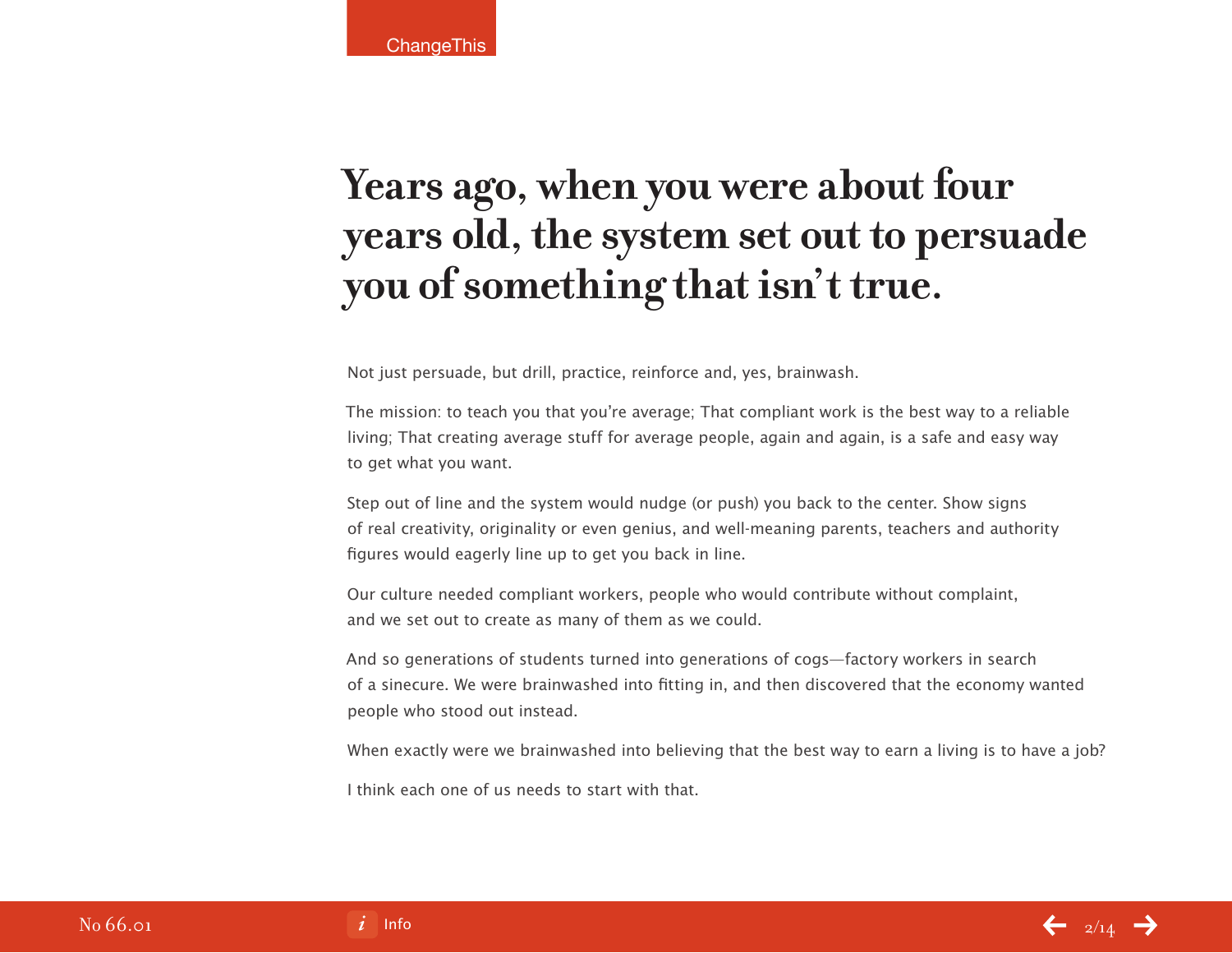#### **ChangeThis**

Over time, the benefit of working for the man and following a manual as a compliant cog is going to go down, while, paradoxically, the difficulty in getting a decent job will go up.

We just lived through a few generations of huge companies that got bigger, giant bureaucracies that got bigger and white-collar jobs that got farther and farther away from actually making something that a customer might buy.

And then, pretty suddenly, that faded. Unemployment goes up, downsizing happens, layers of fat disappear and the idea that you could get a good job, indoors, paid well, doing not much except watching the dog that bites the pilot if he messes with the autopilot... well, those jobs are gone.

Is that it? Are you done? Is this the end of the road, the best it's going to get, the beginning of the end?

Same job, but more work, less pay. Same industry, but less growth, no challenges. Same path, fewer options.

It's entirely possible that you've trudged as far as you can go on this road, and that the slog is just going to be more of the same. Possible.

But I don't believe it.

Why?

Because there's more leverage, more degrees of freedom and more opportunity today than ever before—if you're up for the choice.

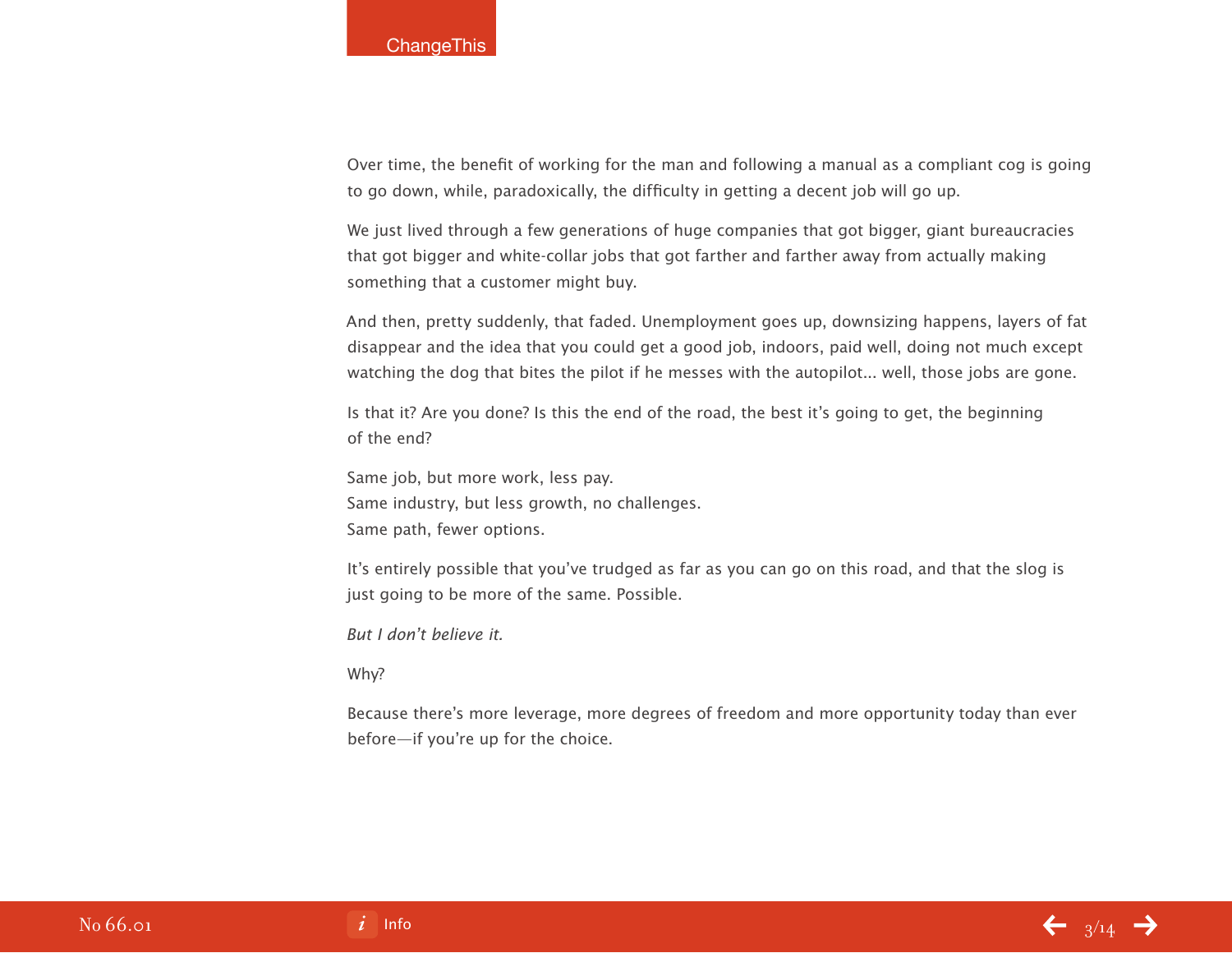The new industrial revolution (the one we're living through, the one that's changing everything) has opened doors for anyone (or certainly anyone with enough resources and education to be able to read this document). If you've got the time, the intellect and the access to get your hands on an idea that spread as this manifesto did, then you have the ability to reinvent yourself, regardless of what you do, who you do it with, or what the people around you expect.

The pillars we grew up with (things like General Motors, TV, the postal service, retirement, top down media and commodities) are disappearing and are being replaced with entirely new ways of interacting, making a living and making a difference. Not just for organizations, but for individuals—people like you.

### If you've got the time, the intellect and the access to get your hands on an idea ... then you have the ability to reinvent yourself.

Look around you. Who are the successful people in our world today? It's not the Jack Welch, captainof-industry type, nor is it the pension-earning, go-to-work-every-day-for-fifty-years factory man. A fundamental shift has happened, right under our feet. The system—the much vaunted system, the system that nurtured our parents and even our grandparents—has turned sour.

It's like this: we were brainwashed. Brainwashed into believing a set of rules that aren't true (any more). And because the brainwashing has been so complete, the shifts in our world and new opportunities they open up are easy to see as ways to shore up yesterday's faltering system. Please, don't fall for that. Don't use the tools of today to support your effort to do yesterday's job better. This is an opportunity to completely reinvent your role in the system.

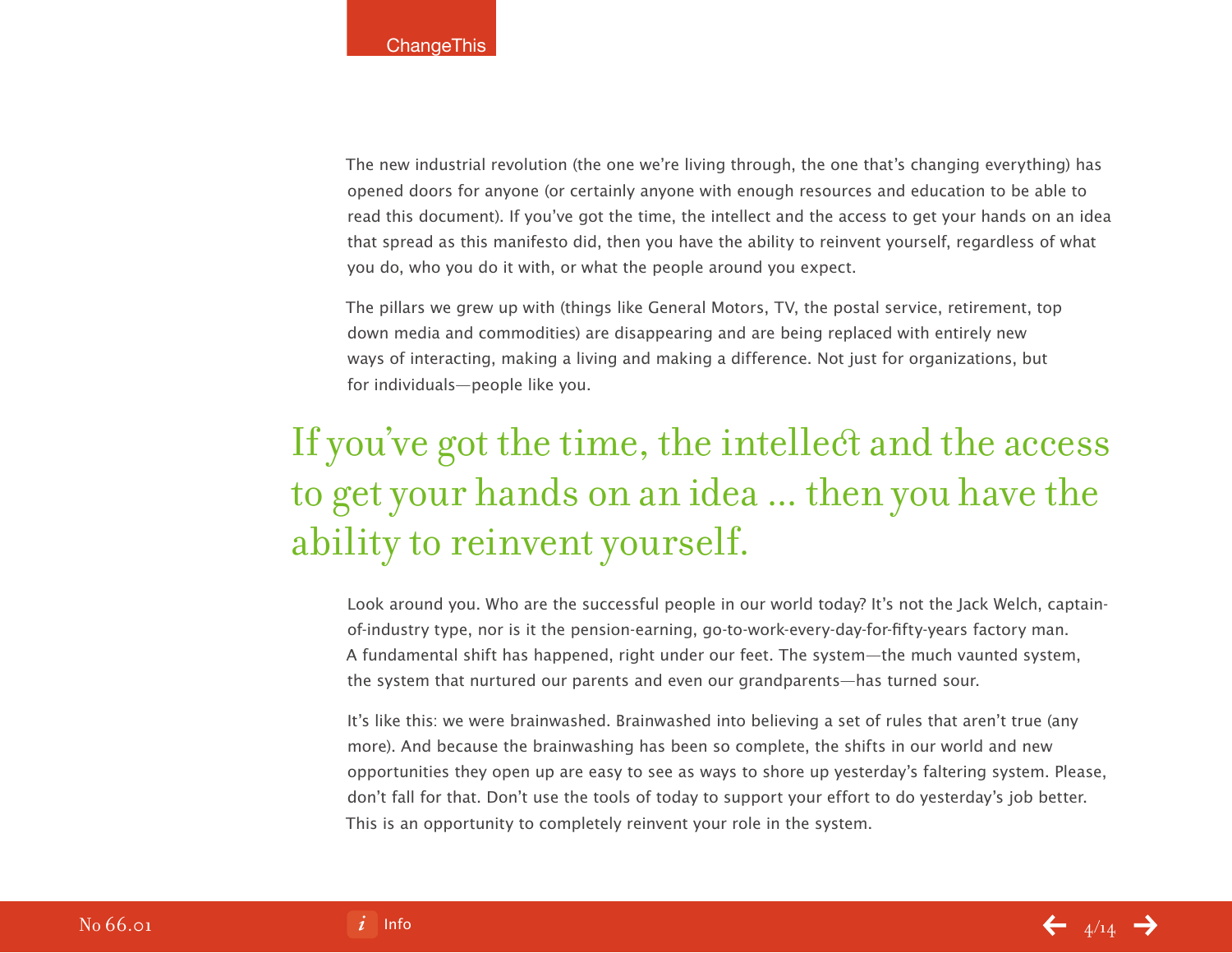Do you remember learning to factor quadrilateral equations? x2 -32x +12? Why were you taught this? Why did they spend hours drilling you on such clearly useless content? Simple: you were being trained to be a compliant cog, someone who could mindlessly follow instructions as opposed to seeking out innovation and surprise.

The evidence is clear. The function of public education was (and is) to turn out compliant workers. Not educated voters, not passionate ideamakers. No, we spend all this money on school taxes to be sure that there will be enough people to do all the work that the factories once needed done. Exceptional teachers, the ones who make a difference, are not only rare, but they're almost always in trouble for bending the rules and not optimizing for the standardized tests.

I love math. I love the idea of working with numbers, of inventing cool ideas that click. But memorizing factors of 32? It's clearly an effort to teach you to be taught, to instruct you in compliance, to follow the curriculum.

The brainwashing continues to this day. You've been brainwashed to believe that you're stuck with what you've got, that you need to punch a clock, follow a manual and do what you're told. I wonder who dreamed that up? It's certainly in the interest of the dominant forces of our society to create an oversupply of eager and compliant workers. But now, as the power shifts, so does your opportunity.

Are you serious about transformation? I'm not talking about polishing yourself, improving yourself, making things a bit better. I'm talking about the reset button, a reinvention that changes the game. That means an overhaul in what you believe and how you do your job. If you're up for that, then right here, right now, you can start.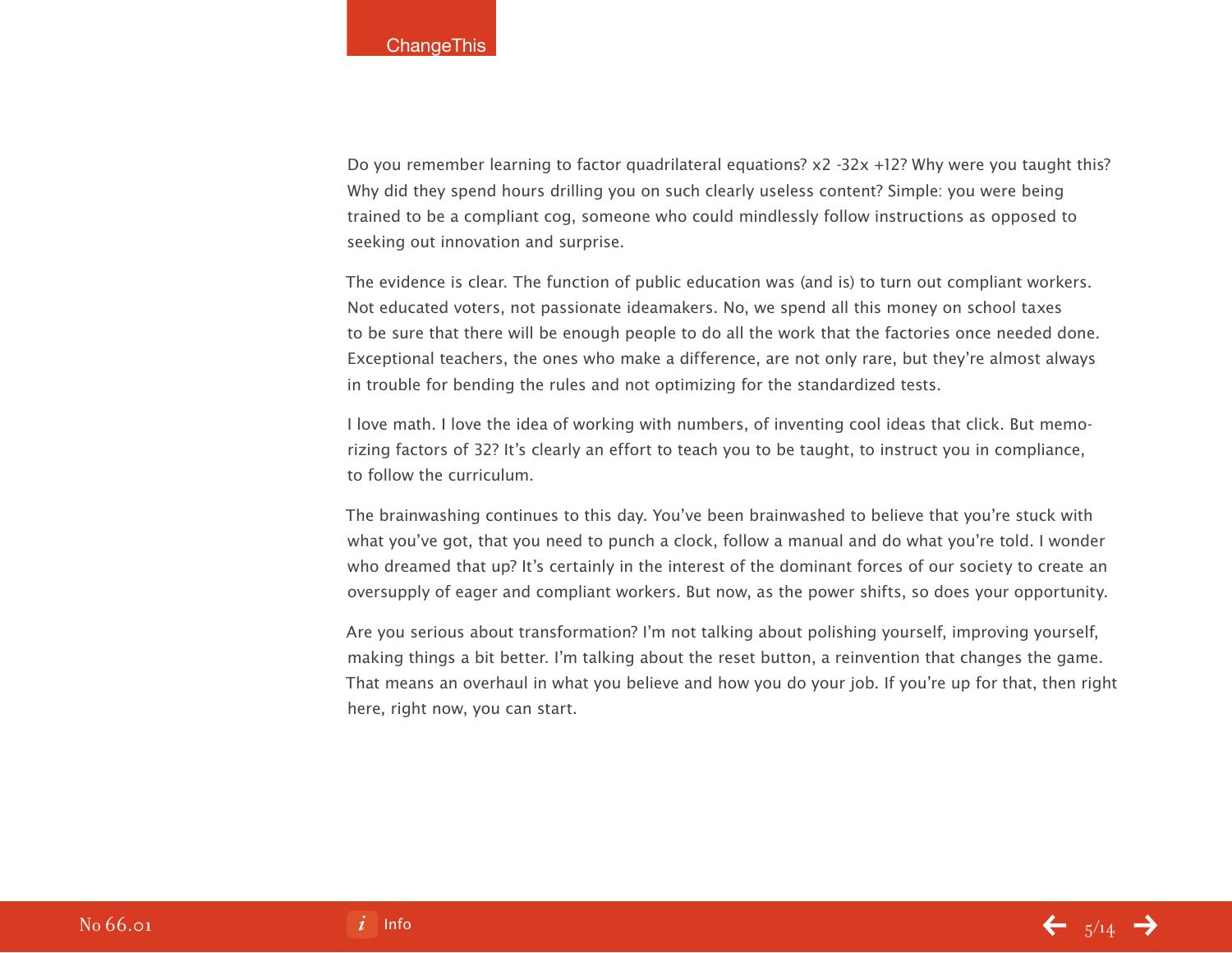#### **Do work that matters.**

Four words available to anyone. They're here if you want them. The economy just gave you leverage—the leverage to make a difference, the leverage to spread your ideas and the leverage to have impact. More people have more leverage (more chances and more power) to change the world than at any other time in history. What are you going to do about it? When?

### The economy just gave you leverage—the leverage to make a difference, the leverage to spread your ideas and the leverage to have an impact.

Here are seven levers available for anyone (like you) in search of reinvention:

- 1. Connect
- 2. Be generous
- 3. Make art
- 4. Acknowledge the lizard
- 5. Ship
- 6. Fail
- 7. Learn

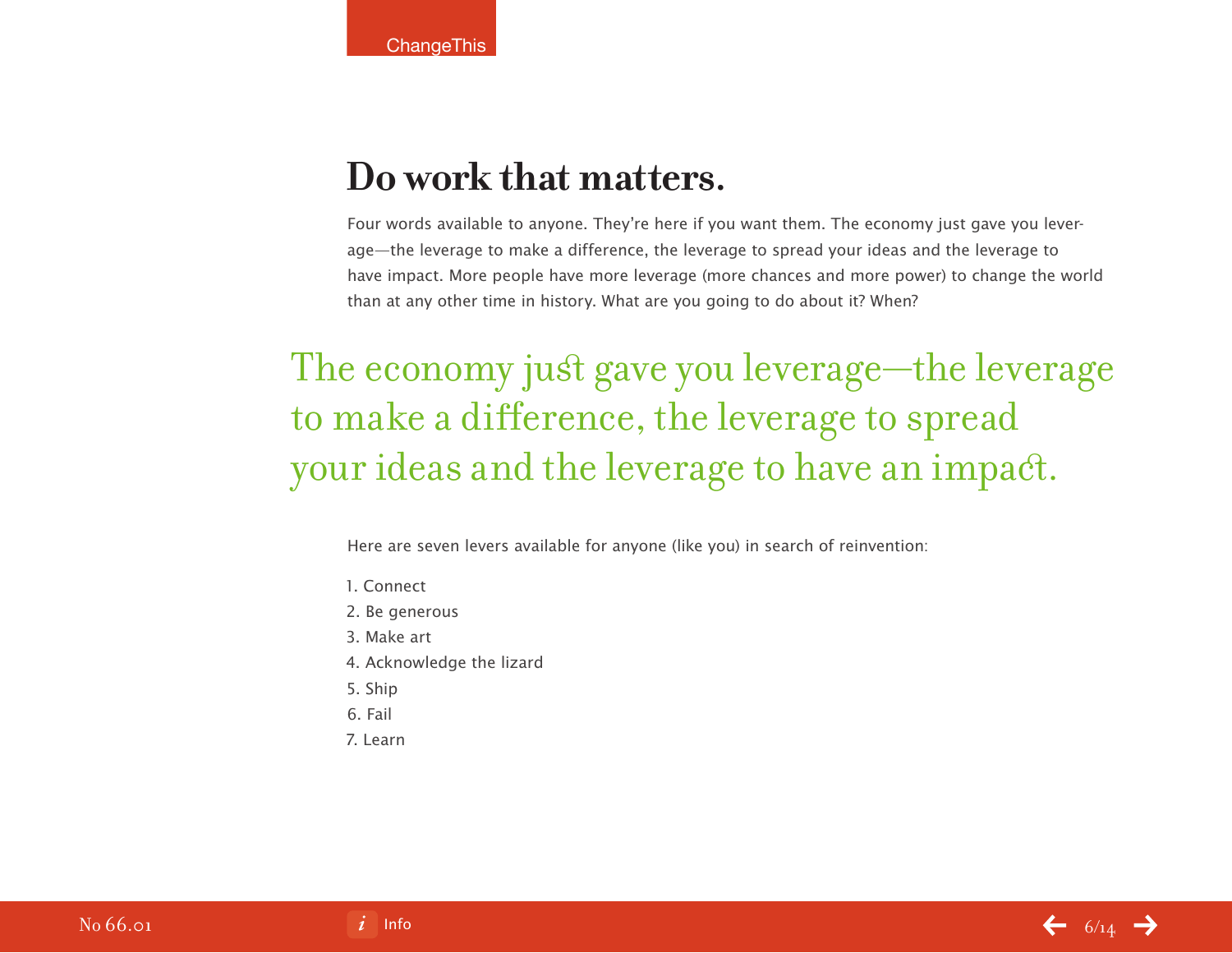### **CONNECT**

Social media is either a time-wasting, wool-gathering, yak-shaving waste of effort or, perhaps, just maybe, it's a crack in the wall between you and the rest of the world. It's a choice... up to you.

If you're keeping score of how many followers you have, how many comments you get or how big your online footprint is, then you're measuring the wrong thing and probably distracting yourself from what matters.

On the other hand, digital media can offer you a chance to make real connections, to earn permission and gain insights from people you'd never have a chance to interact with any other way.

We were isolated, now we're connected. The typical individual didn't have the time, the money or the connections to be heard just a few years ago. Today, the door is wide open... but only the people who can touch us will step over the threshold. If you can reach and (far more importantly) touch or change people, you will gain in influence, authority and power.

Shepard Fairey made a poster of Barack Obama. The Internet helped it spread. The poster connected one supporter to another and became an icon, a freely shared ID badge (and ultimately a parody). And in the center of the spread was the artist. It doesn't matter that Fairey didn't make a penny selling the image. What matters is that he connected, and that connection gave his art leverage. He'll never need to look for work or revenue again. It will find him.

We grew up isolated. The future is connected. We grew up unable to have substantial interactions with anyone except a small circle of family and co-workers. Now, we earn the right to interact with just about anyone.

I think this changes everything… if we let it.

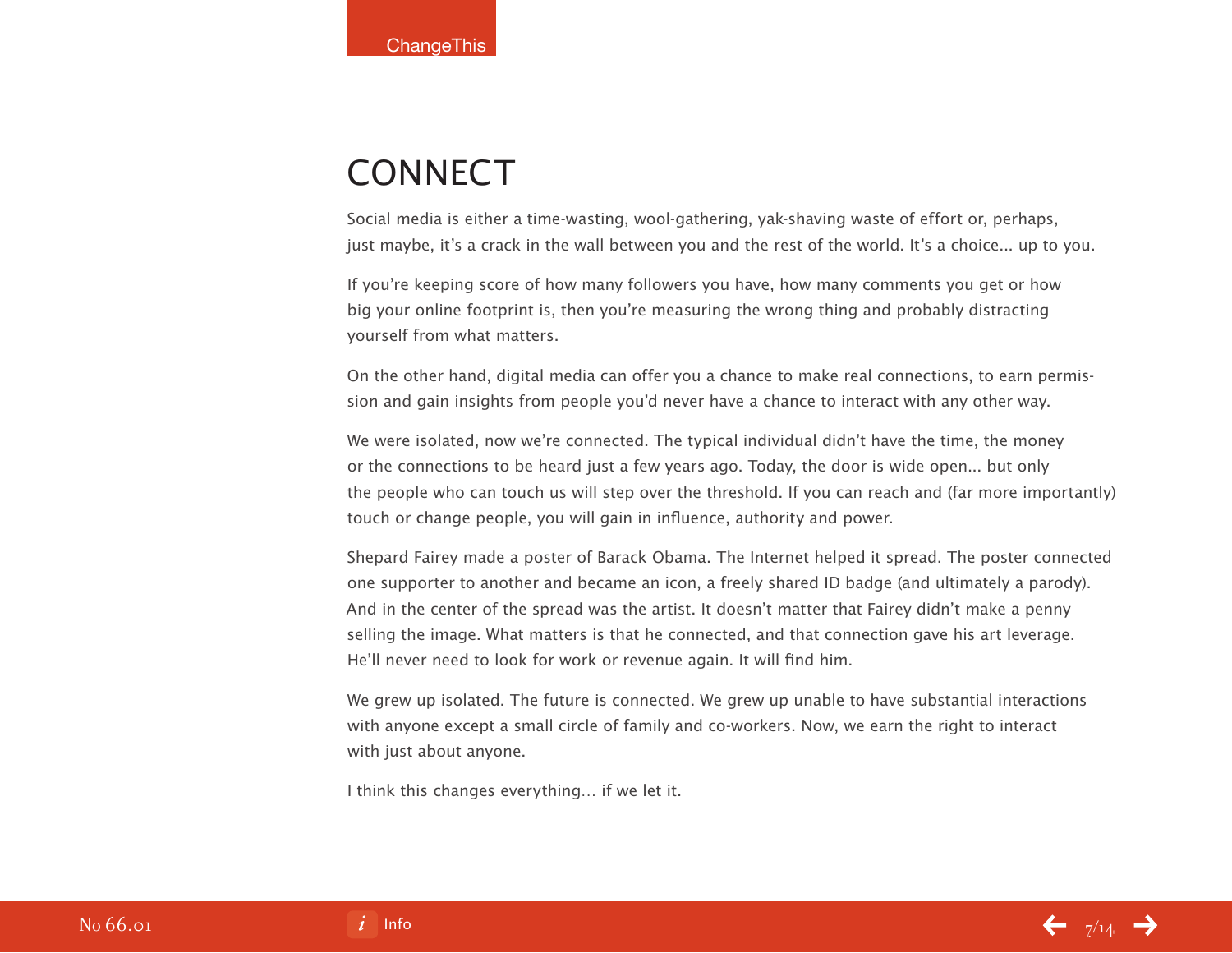#### BE GENEROUS

The new economy often involves trading in things that don't cost money. There's no incremental cost in writing an essay, composing a song or making an introduction. Since it doesn't cost money to play, we have the ability to give before we get.

The generosity economy rewards people who create and participate in circles of gifts. Not the direct I-gave-you-this-you-give-me-that giving and get of a traditional economy, but instead the tribal economy of individuals supporting one another.

Tribes of talented individuals who are connected, mutually trustful and supported by one another are in a position to create a movement, to deliver items of value, to move ideas forward faster than any individual ever could.

### The generosity economy rewards people who create and participate in circles of gifts.

Derek Sivers built CDBaby.com from a bedroom startup into a multimillion-dollar seller of independent music. Under his watch, he was selling more music from more artists than anyone before in history. The secret? He spent virtually all of his time supporting the artists. The software he developed, the posts he wrote, the systems he instituted—they were gifts, generous contributions from Derek to the artists he worked with. In return, the artists built a thriving community, one that couldn't help but turn a profit.

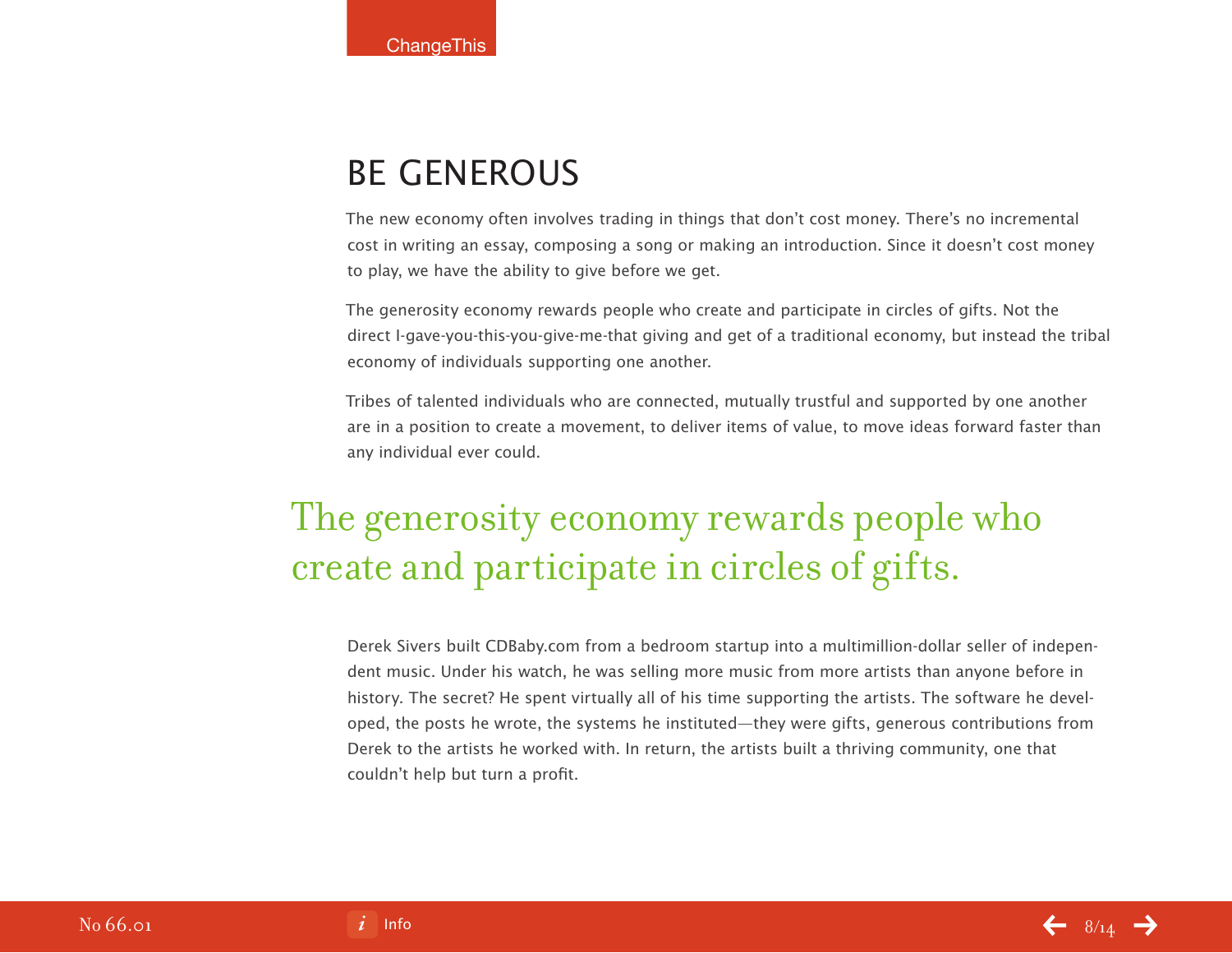### MAKE ART

Art is an original gift, a connection that changes the recipient, a human ability to make a difference. Art isn't a painting or even a poem, it's something that any of us can do. If you interact with others, you have the platform to create something new—something that changes everything. I call that art.

Art is the opposite of trigonometry. Art doesn't follow instructions or a manual or a boss's orders. Instead, art is the very human act of creating the uncreated, of connecting with another person at a human level. What we've seen is that more and more markets will reward art handsomely, and hand out the compliant work to the lowest bidder.

Kathy Sierra does art when she teaches us about user interfaces, and Mary Ann Davis does art when she pushes the edges of what pottery can become. Art feels risky because it is. The risk the artist takes is that you might not like it, might not be touched, might actually laugh at the effort. And it's taking these risks that lead us to get rewarded.

If you interact with others, you have the platform to create something new—something that changes everything. I call that art.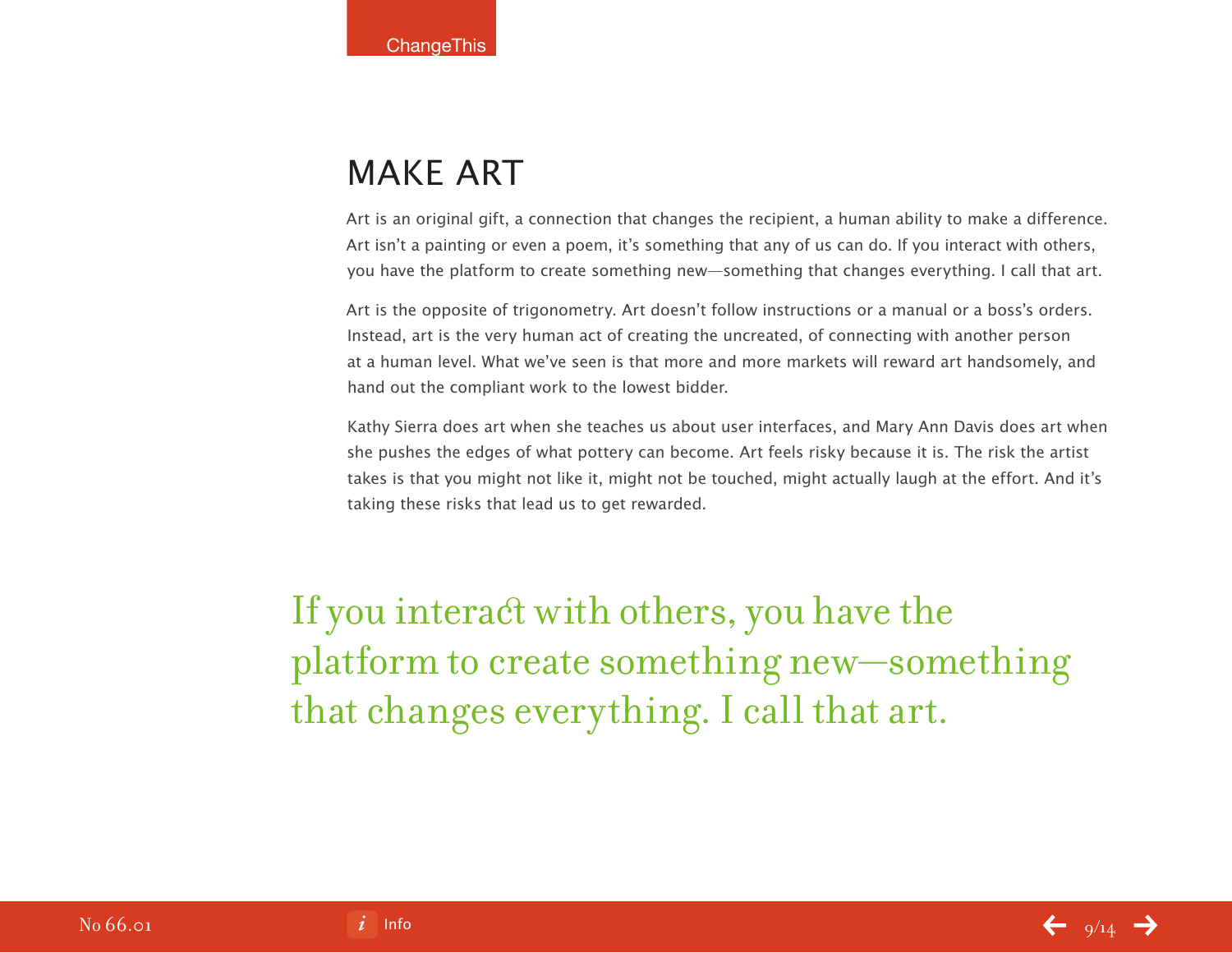#### ACKNOWLEDGE THE LIZARD

The lizard brain—that prehistoric brainstem that all of us must contend with—doesn't like being laughed at. It's the part of our brain that worries about safety and dishes out anger. Being laughed at is the lizard brain's worst nightmare. And so it shuts down our art.

Steven Pressfield calls this shutdown, "the resistance." The resistance is the little voice in your head that keeps your head down and encourages you to follow instructions. The resistance lives in fear, and doesn't hesitate to shut us down at the first sign of possible derision or the first hint of conceivable ostracization. The resistance is the voice that was complicit in the brainwashing, because the resistance is easy to arouse. When your teacher threatens you with (insert social punishment here) if you don't do your work in school, you do the work. The resistance wins.

### The risk the artist takes is that you might ... actually laugh at the effort. And it's taking these risks that leads us to get rewarded.

What artists over time have figured out is that the resistance is the sole barrier between today and their art. That the act of genius required to produce original and important work is crippled by the resistance, and ignoring the voice of skepticism is critical in doing the work.

And so, we acknowledge it. We stand up and we hear the voice of the lizard brain and we recognize that it's there and then we walk to the podium and do the work. We acknowledge the lizard so we can ignore it.

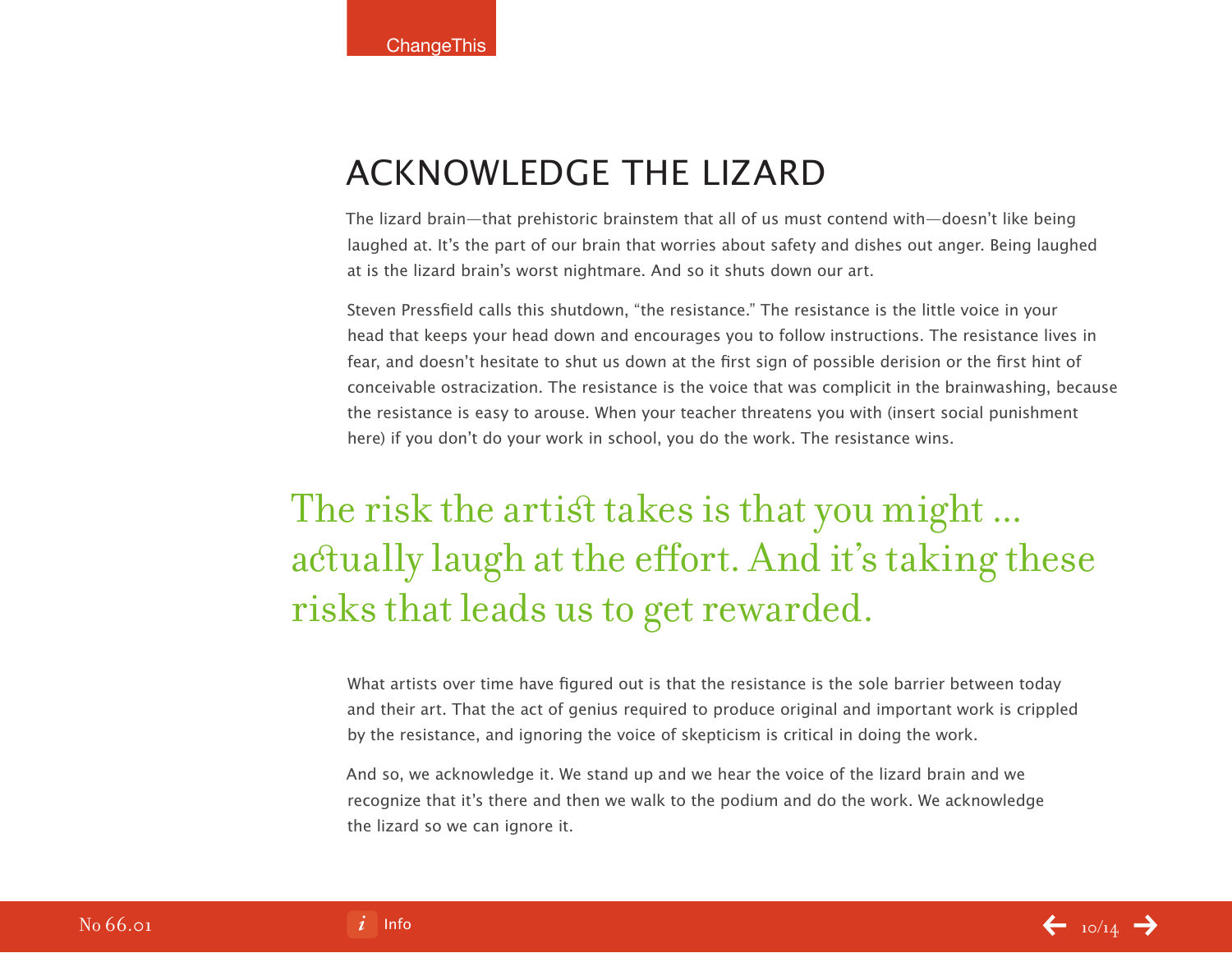#### SHIP

Scarcity creates value. People pay extra for things that are hard to get, while things that have a surplus go cheap. That's basic economics.

So, what's scarce?

The ability to ship.

If you can get something out the door while your competitors cringe in fear, you win. If you're the team member that makes things happen, you become indispensable. If you and your organization are the ones (the only ones) that can get things done, close the sale, ship the product and make a difference, you're the linchpins—the ones we can't live without.

Shipping is difficult because of the lizard brain. The resistance doesn't want you to ship, because if you ship, you might fail. If you ship, we might laugh at you. If you ship, you may be held accountable for the decisions you made.

The key to the reinvention of who you are, then, is to become someone who ships. The goal is to have the rare skill of actually getting things done, making them happen and creating outcomes that people seek out.

Michael Dell ships. So do Larry Ellison and Anne Mulcahy. Quieting the lizard, acknowledging it and then ignoring it—it's the only way.



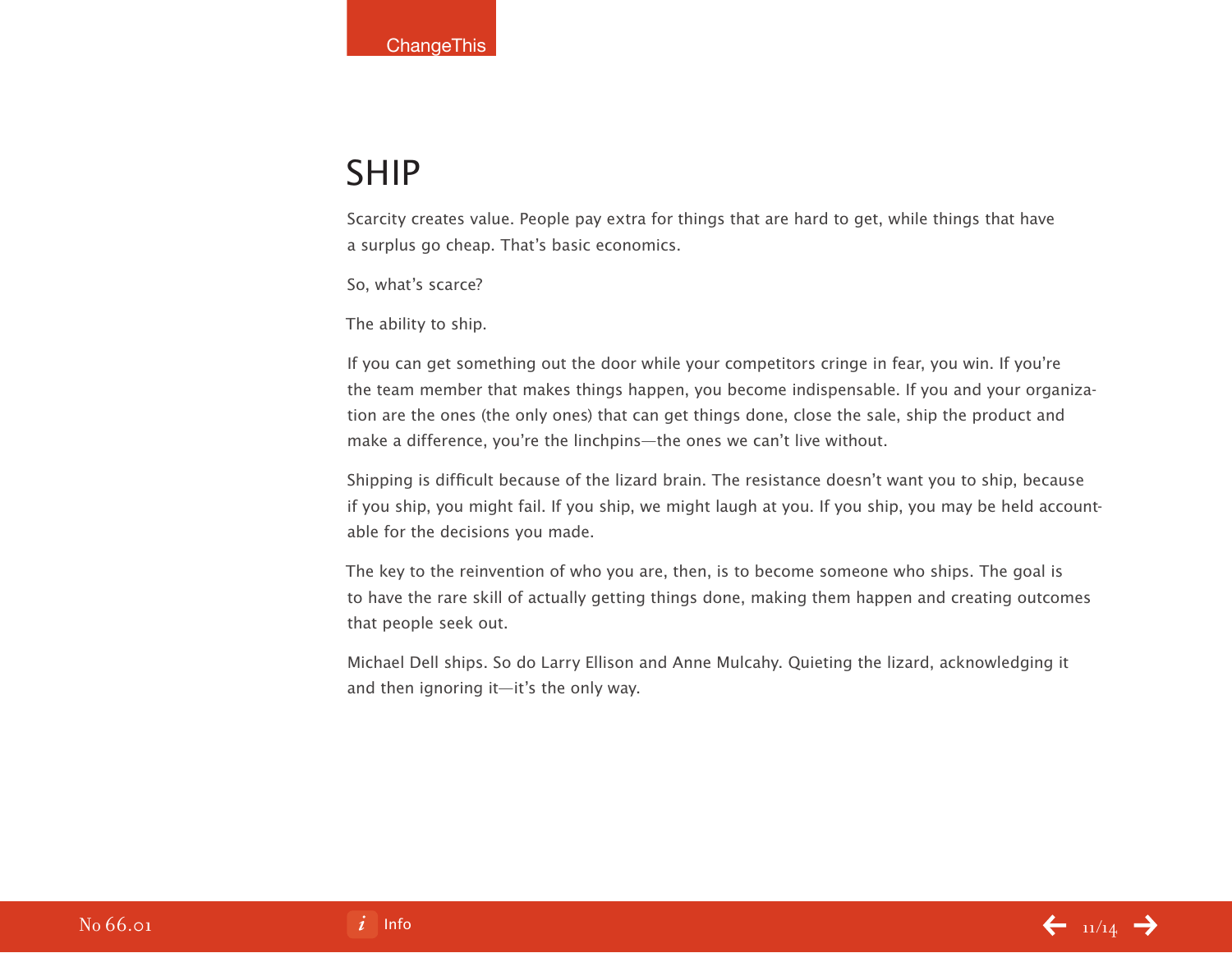#### FAIL

A key part of shipping is the ability to fail. The reinvention of the marketplace demands that one have the ability to fail, often and with grace—and in public!

The old economy was based on factories and institutions, things that took a long time to build. No one at Buick or the Metropolitan Opera was interested in failure. It took too long to create these institutions for them to relish the idea of growth through failure.

Today, though, the only way for organizations to grow is to ship risky things, to create change, to make art, to change people. And yet, shipping risks failure.

And so we demand you fail.

I hope you're up for that.

For generations, artists tried to feign nonchalance. There's even a word for it: Sprezzatura. It's an Italian word, defined as "a certain nonchalance, so as to conceal all art and make whatever one does or says appear to be without effort and almost without any thought about it."

We need a new word now, one that means the opposite. It's the obvious and supreme effort that goes into creating art, challenging the lizard and fighting the resistance.

The reinvention of the marketplace demands that one have the ability to fail, often and with grace—and in public!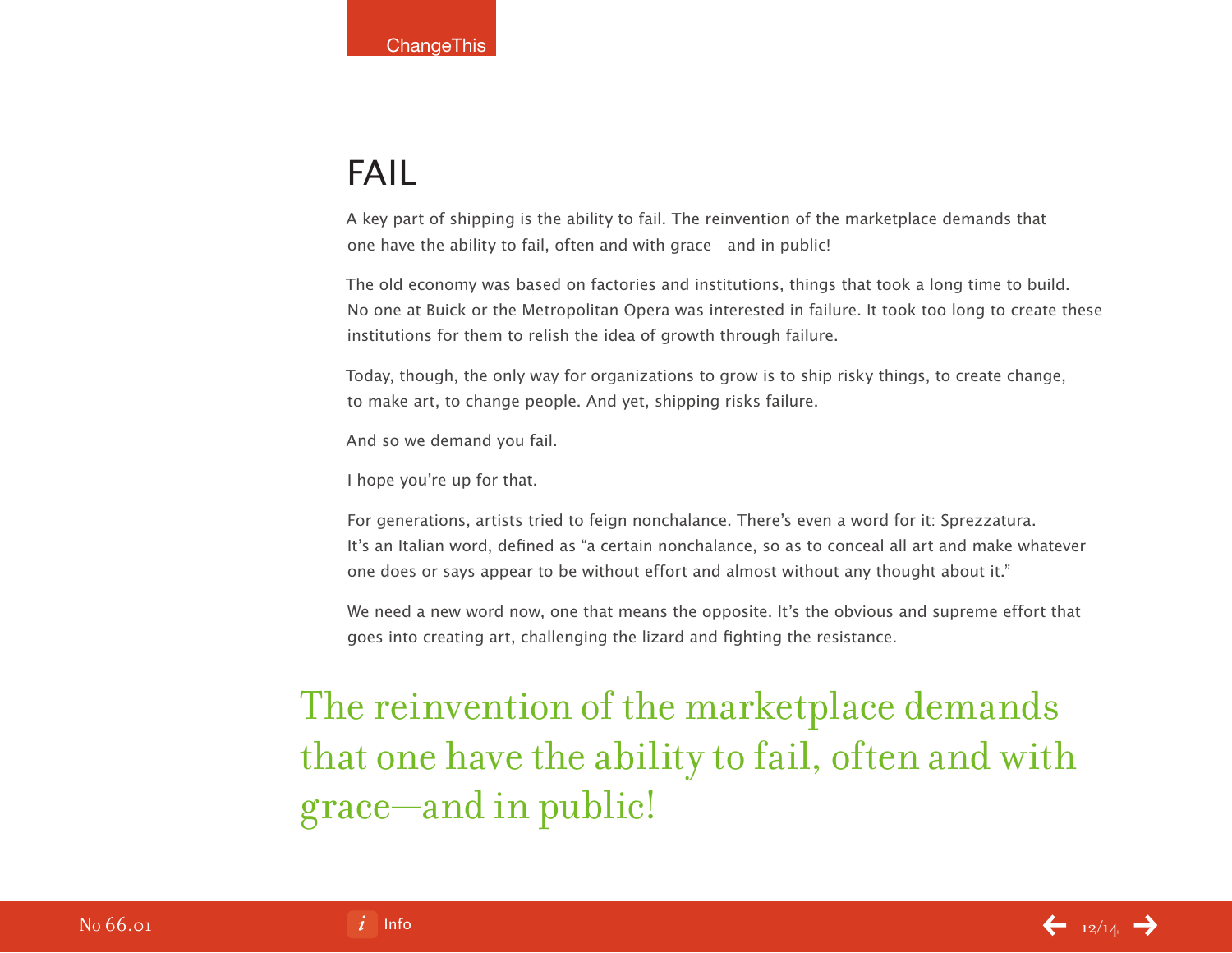### LEARN

The seventh pillar is the key to the other six.

School used to exist to learn a trade. You apprenticed, and then you worked the rest of your life in the same job, in the same town, in the same factory, doing the same work.

Ha.

Dream on. Only lighthouse operators have that "luxury" today, and when was the last time you met a lighthouse operator?

To bring the school-as-event mindset to work today is to court certain failure. School isn't over. School is now. School is blogs and experiments and experiences and the constant failure of shipping and learning.

You already took a first step. You read something that challenged you to think differently. The path to reinvention, though, is just that—a path. The opportunity of our time is to discard what you think you know and instead learn what you need to learn. **Every single day. a**